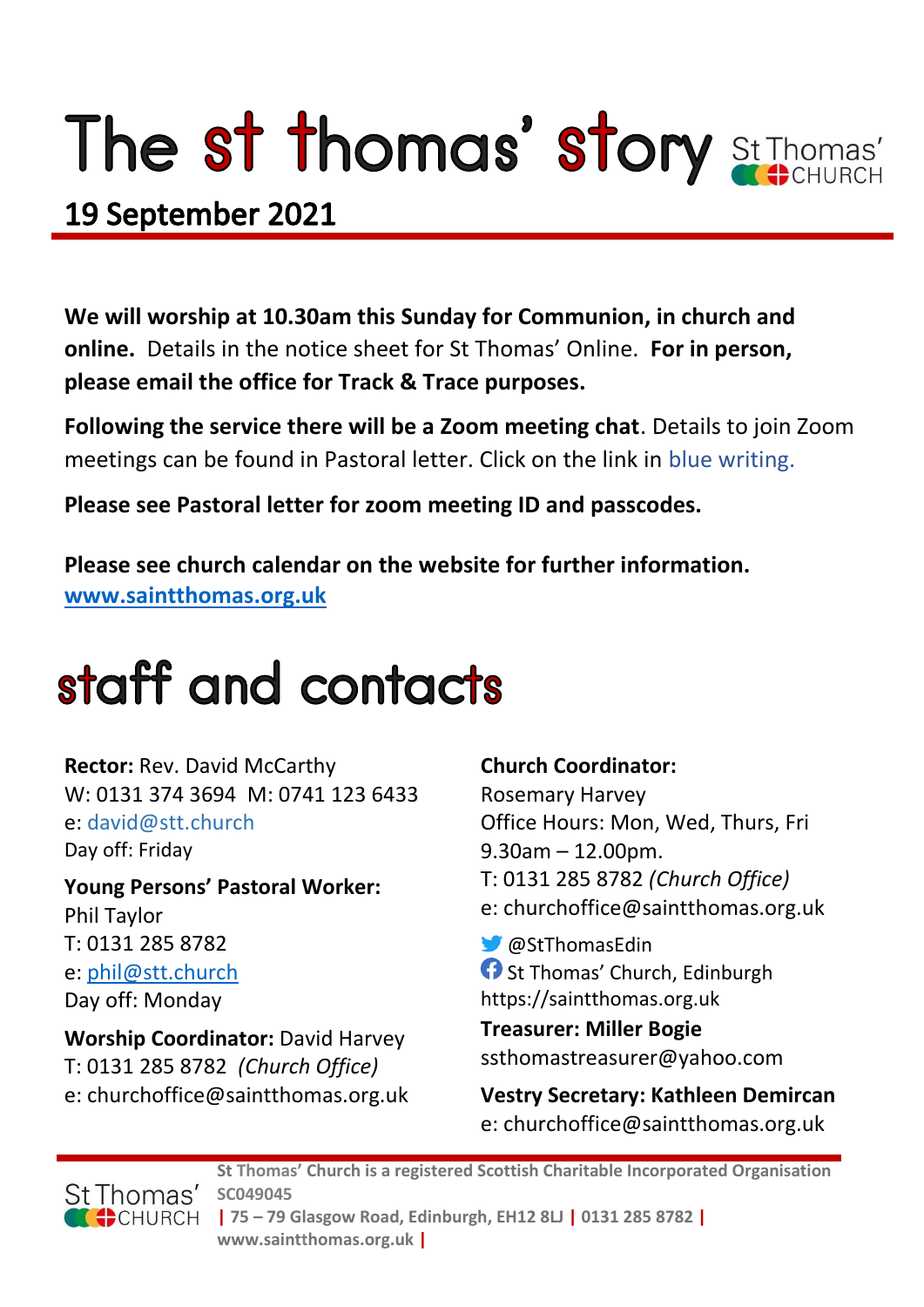#### **Please note the Church Office is closed on Monday 20th September.**

**WHATSAPP PRAYER GROUP:** This is an invitation to all of the St Thomas' family to join a new WhatsApp Prayer Group. This will run alongside the rest of the Prayer Ministry and will be primarily for quick prayer requests for friends and family. It is not the intention that there will be a lot of 'chat' or messaging within the group. Anyone wishing to respond to any prayer request will be encouraged to respond directly to the individual concerned.

The group's administrators will be Linda Henderson and Anne Grant. For more information, please contact either of us. If you would like to be part of this group please let Linda know, on 07891 059233.

If you would prefer to have prayer ministry by Zoom or Skype, or by phone, please contact the ministry team on [sttsprayer@gmail.com](mailto:sttsprayer@gmail.com) you can also contact us on this email if you would simply like the ministry team to pray about something; for instance, if someone in your family is ill.

**St Thomas' World Concern:** If you have a member log-in for the St Thomas' Church website, you will now be able to find monthly prayer updates from our mission partners and other mission and international news for prayer. Click on "updates" on the World Concern menu. If you don't have a log-in and would like one, please contact the office.

If you would like to give to St Thomas's church or would like any financial information regarding the church, please contact **Miller Bogie** via email. [ssthomastreasurer@yahoo.com](mailto:ssthomastreasurer@yahoo.com) *Thank you.*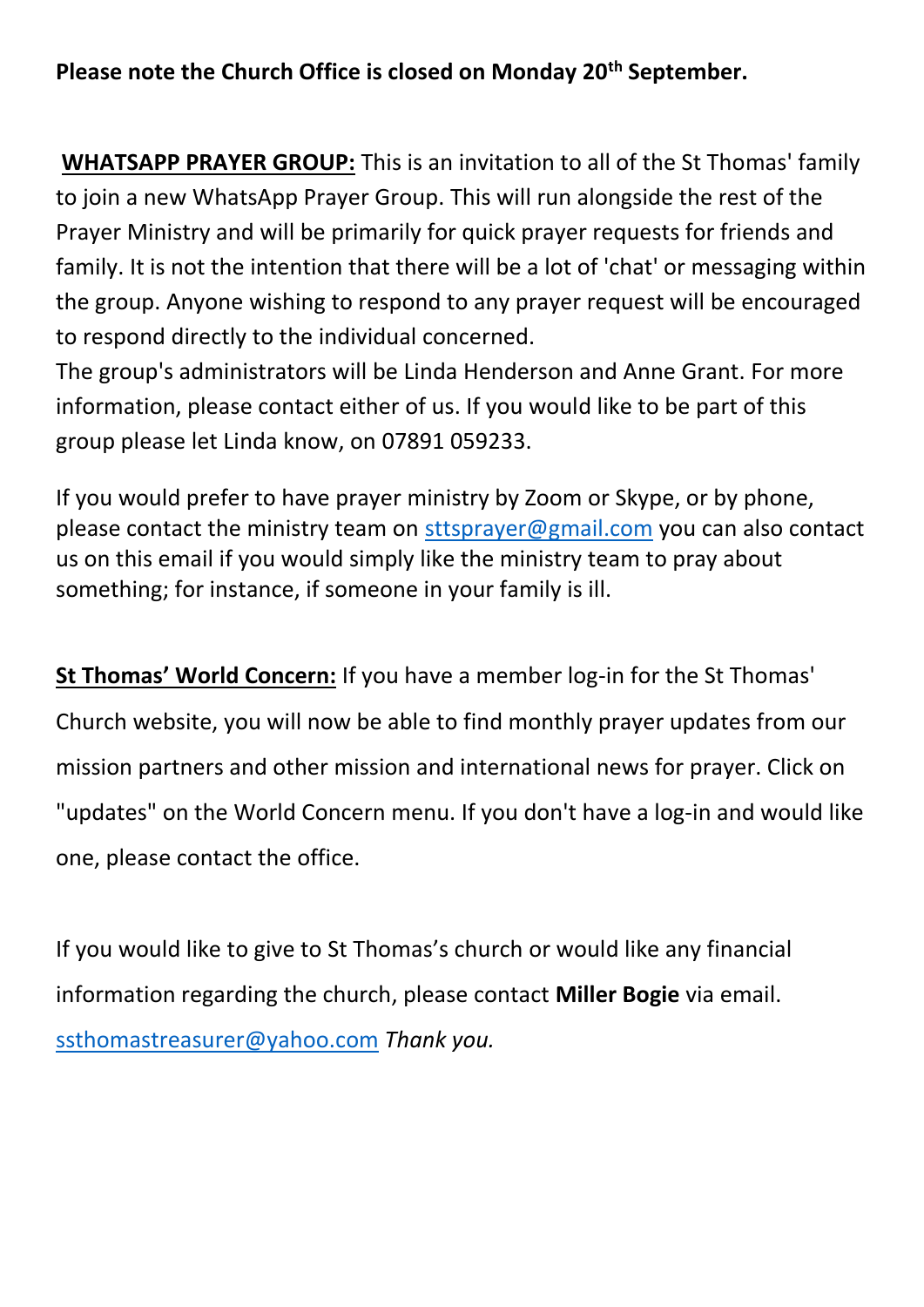#### **Sunday 19 September 2021**

#### **to**

#### **Sunday 26 September 2021**

Sunday worship and some other events are available online at: <https://www.facebook.com/stthomasedin> <https://www.youtube.com/channel/UC1r0Eq3PqBmxioDssYXCbGQ> <https://www.twitter.com/StThomasEdin>

#### **Sunday 19 September**

**@ 10.30am Communion Service – Mark 1:40 -2:17 – Dave McCarthy is preaching.**

**Post Worship Chat -**"Zoom" meeting details in Pastoral letter.

**@ 6.30pm – 7pm "Zoom" Prayer Base**

#### **Monday 20 September**

**@ 4pm Rooted Bible Study** – Zoom meeting details in Pastoral letter.

#### **Tuesday 21 September**

**@ 10am – 11.30am – Toddler group**, please contact the office for details. **@ 12pm – Midday prayer on Facebook**

#### **Wednesday 22 September**

**@ 2pm Rooted Bible Study – in Person,** meet in the Main Hall.

#### **Thursday 23 September**

**@ 10am-11am - 'Zoom' Coffee Online -** meeting details in Pastoral letter. **@ 9.30pm – Night Prayer on Facebook** 

#### **Sunday 26 September**

**@ 10.30am Online Worship – Mark 2:18-3:35 Thorsten Prill is preaching. Post-Worship Chat -** "Zoom" meeting details in Pastoral letter. **@ 6.30pm – 7pm "Zoom" Prayer**